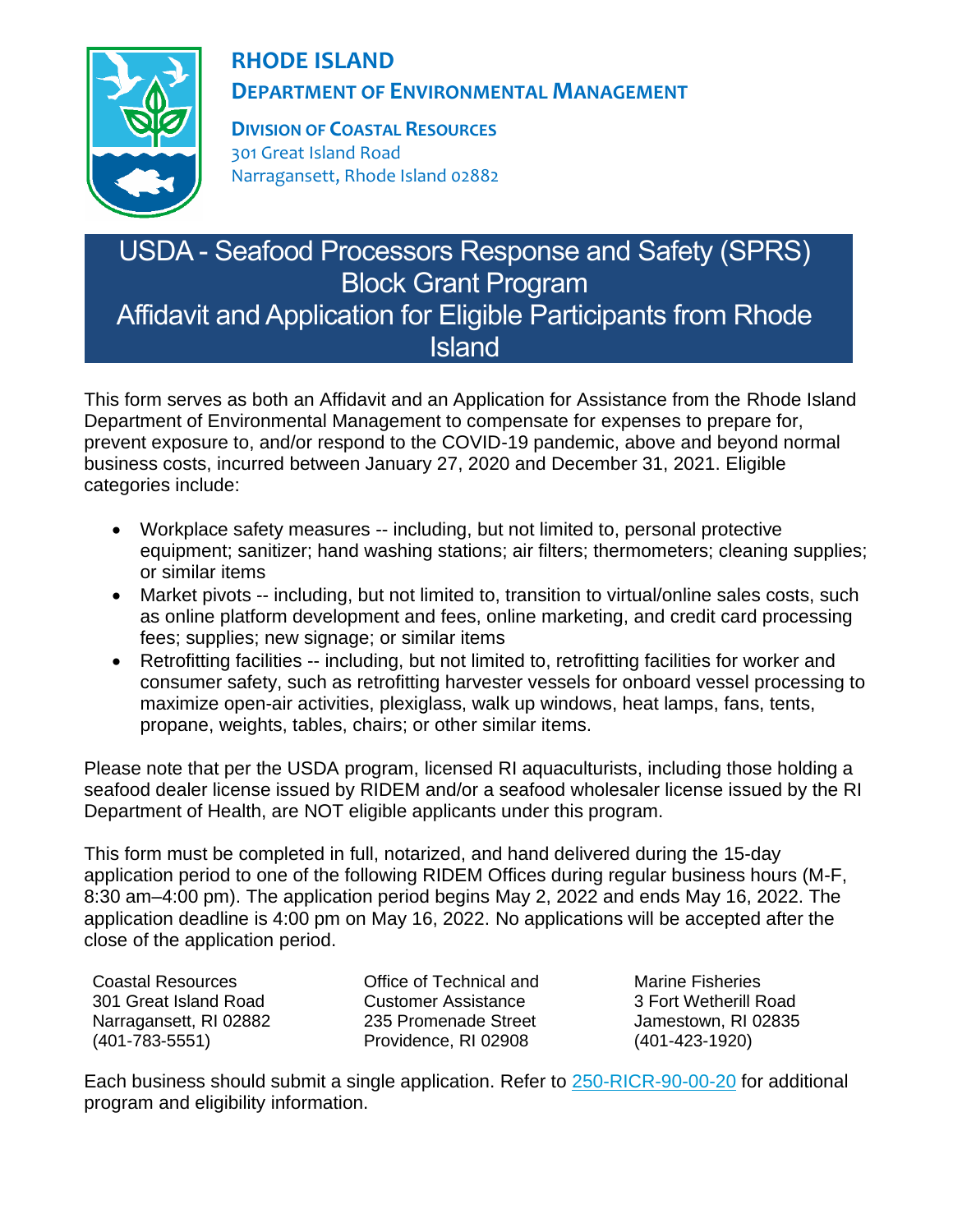# **Applicant Information – Individual Rhode Island Resident Information**

| Name:                         |                               |                                                                                                                                                             |              |                       |
|-------------------------------|-------------------------------|-------------------------------------------------------------------------------------------------------------------------------------------------------------|--------------|-----------------------|
|                               | First                         | Last                                                                                                                                                        | M.I.         | Suffix (e.g., Jr.)    |
| <b>Mailing Address:</b>       |                               |                                                                                                                                                             |              |                       |
|                               |                               | <b>Street Address</b>                                                                                                                                       |              | Apartment/Unit #      |
|                               |                               |                                                                                                                                                             | <b>RI</b>    |                       |
| City                          |                               |                                                                                                                                                             | <b>State</b> | <b>ZIP Code</b>       |
| Phone:                        |                               |                                                                                                                                                             |              |                       |
|                               |                               |                                                                                                                                                             |              |                       |
|                               |                               | Social Security Number: $\frac{1}{1}$ $\frac{1}{1}$ $\frac{1}{1}$ $\frac{1}{1}$ $\frac{1}{1}$ $\frac{1}{1}$ $\frac{1}{1}$                                   |              |                       |
|                               | the business name? Check one: | If awarded assistance through this program, should the check be written out to your name or                                                                 |              |                       |
| Individual<br><b>Business</b> |                               |                                                                                                                                                             |              |                       |
|                               |                               | If you selected "Business" please provide your business' Federal Employer Identification<br>Number (also called a federal tax identification number) below. |              |                       |
|                               |                               | FEIN: __ __ _ _ _ _ __ __ __ __ __ __ __ __                                                                                                                 |              |                       |
|                               |                               |                                                                                                                                                             |              |                       |
|                               |                               | Is the mailing address provided above also your actual place of residence?<br>If no, please provide your actual place of residence below.                   |              | YES $\sqrt{\ }$<br>NO |
| Address:                      |                               |                                                                                                                                                             |              |                       |
|                               | <b>Street Address</b>         |                                                                                                                                                             |              | Apartment/Unit #      |
| City                          |                               |                                                                                                                                                             | <b>State</b> | <b>ZIP Code</b>       |
|                               |                               |                                                                                                                                                             |              |                       |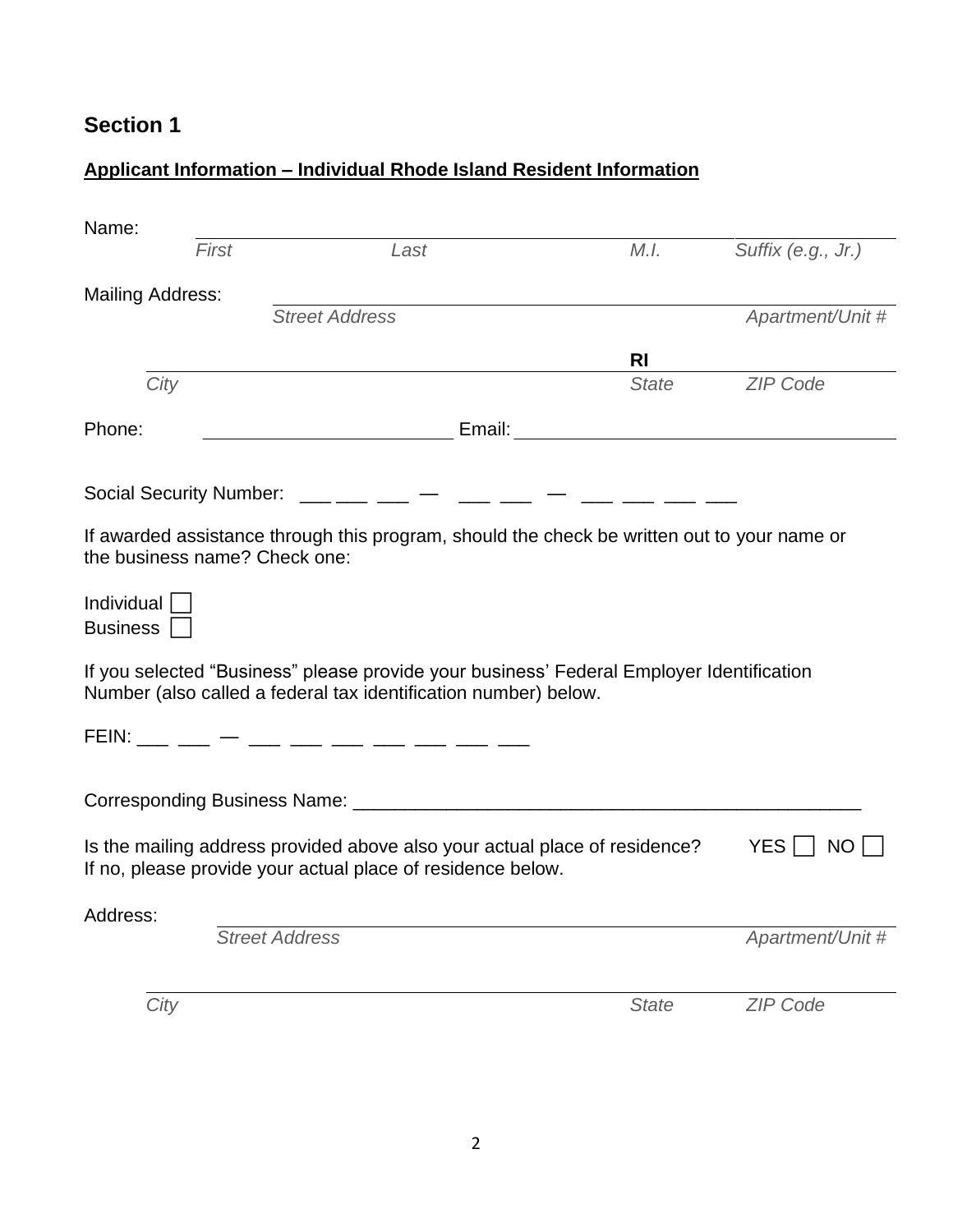Are there any other phone numbers or email addresses that would be suited for contacting you regarding this application? If so, provide below:

\_\_\_\_\_\_\_\_\_\_\_\_\_\_\_\_\_\_\_\_\_\_\_\_\_\_\_\_\_\_\_\_\_\_\_\_\_\_\_\_\_\_\_\_\_\_\_\_\_\_\_\_\_\_\_\_\_\_\_\_\_\_\_\_\_\_\_\_\_\_\_\_\_\_\_

\_\_\_\_\_\_\_\_\_\_\_\_\_\_\_\_\_\_\_\_\_\_\_\_\_\_\_\_\_\_\_\_\_\_\_\_\_\_\_\_\_\_\_\_\_\_\_\_\_\_\_\_\_\_\_\_\_\_\_\_\_\_\_\_\_\_\_\_\_\_\_\_\_\_\_

#### *Seafood Processor or Dealer Business Information*

| Business Name: Name: Name and South Property of the Manuscript of the Manuscript of the Manuscript of the Manuscript of the Manuscript of the Manuscript of the Manuscript of the Manuscript of the Manuscript of the Manuscri |  |
|--------------------------------------------------------------------------------------------------------------------------------------------------------------------------------------------------------------------------------|--|
| State Dealer License Number (if applicable) *: _________________________________                                                                                                                                               |  |
| Federal Dealer Permit Number (if applicable) *: ________________________________                                                                                                                                               |  |
| DOH Wholesaler License Number (if applicable) *: _______________________________                                                                                                                                               |  |
| *You must supply either a dealer license number or a wholesaler license number, or both.                                                                                                                                       |  |

#### **If processing occurs at sea, please provide vessel information below. The applicant**

### **should be the individual or business that owns the vessel.**

*If you have more than one vessel, please provide the same materials for additional vessels at the end of this application.*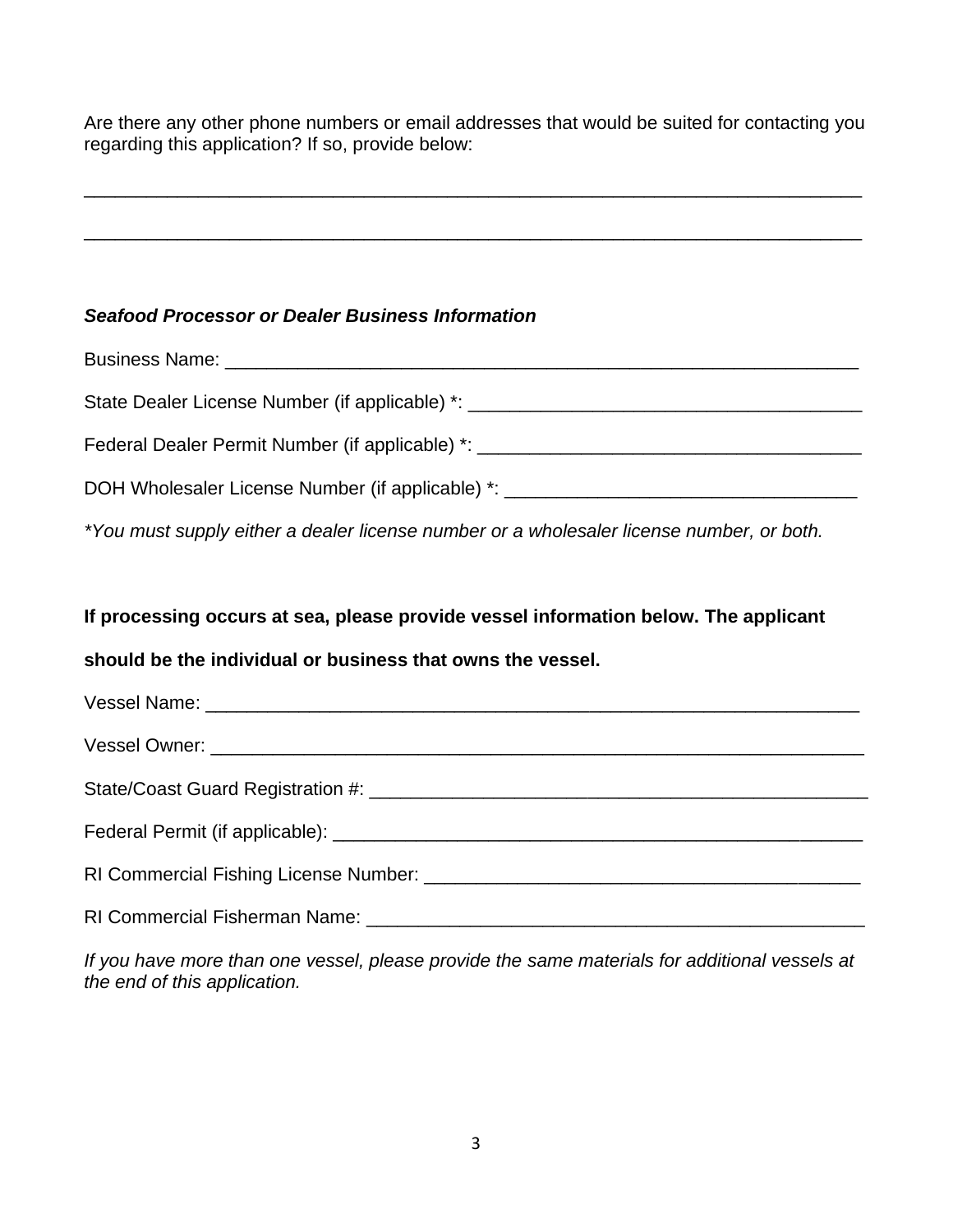#### **Eligibility – Participant Status**

| I self-certify and attest that (initial each statement below): |  |
|----------------------------------------------------------------|--|
|                                                                |  |

**Example 2** I am 18 years of age or older.

| I am the owner of a seafood dealer or processing business that has incurred     |
|---------------------------------------------------------------------------------|
| expenses in response to the COVID-19 pandemic relating to qualifying activities |
| defined by the USDA: workplace safety measures, market pivots, and retrofitting |
| facilities.                                                                     |

Please check the corresponding boxes below that qualify your expenses (*you may check more than one*):

⬜ workplace safety measures

⬜ market pivots

⬜ retrofitting

- I have on file and can produce, upon request, valid records/ documentation (e.g., receipts, invoices, purchase orders) verifying the eligible expenses.
- **I am not debarred from receiving federal funds.**
- \_\_\_\_\_\_\_ I am not on the federal government's "do not pay" list.

#### **Eligibility – Applicable Expenses**

Eligibility pertains solely to your eligible expenses to respond to the COVID-19 pandemic during the reference period (January 27, 2020 and December 31, 2021).

I self-certify and attest that during the reference period, I incurred eligible expenses in response to the COVID -19 pandemic, as defined in [250-RICR-90-00-20.](https://rules.sos.ri.gov/regulations/part/250-90-00-20)

\_\_\_\_\_\_\_\_(initial)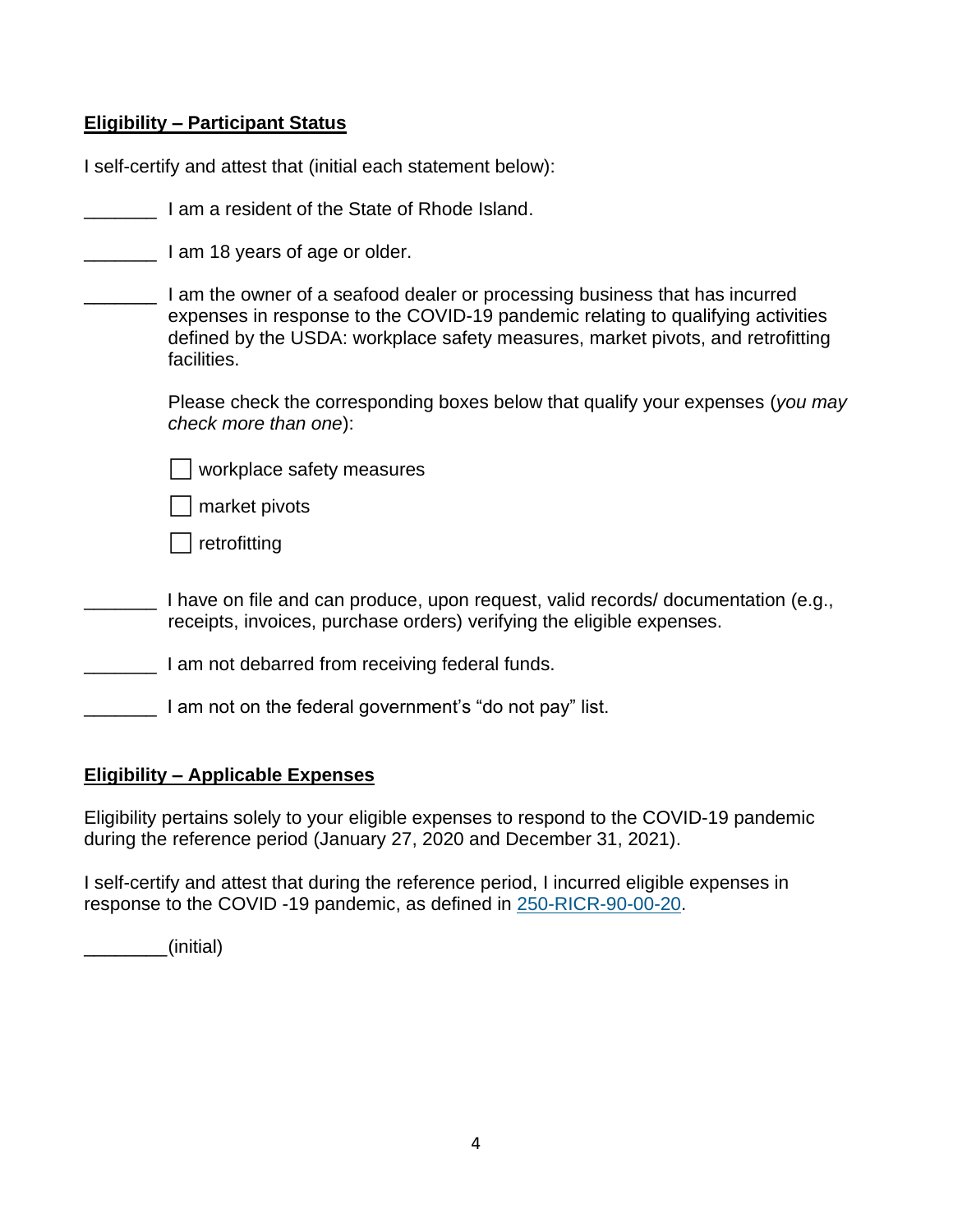### **Quantification of Applicable Expenses**

Quantification of eligible expenses should be an itemized list of expenses during the reference period (January 27, 2020 and December 31, 2021), and a sum of all listed expenses. All listed expenses should include a description of the purchase, the date of the purchase, cost, and which of the three categories (workplace safety measures, market pivots, and retrofitting facilities) the expense falls under. Each individual purchase should have a separate row in the table of expenses.

The table below provides an example of how data should be summarized and provided with this application. An Excel spreadsheet is also available for download on the RIDEM Marine Fisheries – Fisheries Relief Assistance Programs webpage at:

<http://www.dem.ri.gov/programs/marine-fisheries/Fisheries-CARES-Act.php#USDA>

| <b>Description of</b><br>expense/purchase              | Date of<br>purchase | $Cost($ \$) | <b>Category (workplace</b><br>safety measures,<br>market pivots, or<br>retrofitting facilities) | Documented and<br>verifiable data<br>available (e.g.,<br>receipt, invoice) |
|--------------------------------------------------------|---------------------|-------------|-------------------------------------------------------------------------------------------------|----------------------------------------------------------------------------|
| Example: Installation of<br>plexiglass barriers        | 7/20/2020           | \$2500      | Workplace safety<br>measures                                                                    | Receipt                                                                    |
| Example: Website<br>development for online<br>ordering | 9/23/2020           | \$5000      | Market pivots                                                                                   | Purchase order                                                             |
| <b>Total</b>                                           |                     | \$7500      |                                                                                                 | ----                                                                       |

### **Documented and Verifiable Basis for Applicable Expenses**

Data used to calculate total expenses must be documented and verifiable. Documented means that you have your records on hand. Verifiable means that your records, upon request and examination by the State of Rhode Island, USDA, or the Office of the Inspector General, comport with your described expenses, as set forth above in Section 2. Such data includes receipts, purchase orders, invoices, etc.

Only a summary of documented and verifiable data (as described above) must be submitted with this application. However, for any application subject to audit all documented and verifiable data would need to be provided to RIDEM upon request, as described in [250-RICR-](https://rules.sos.ri.gov/regulations/part/250-90-00-20)[90-00-20.](https://rules.sos.ri.gov/regulations/part/250-90-00-20)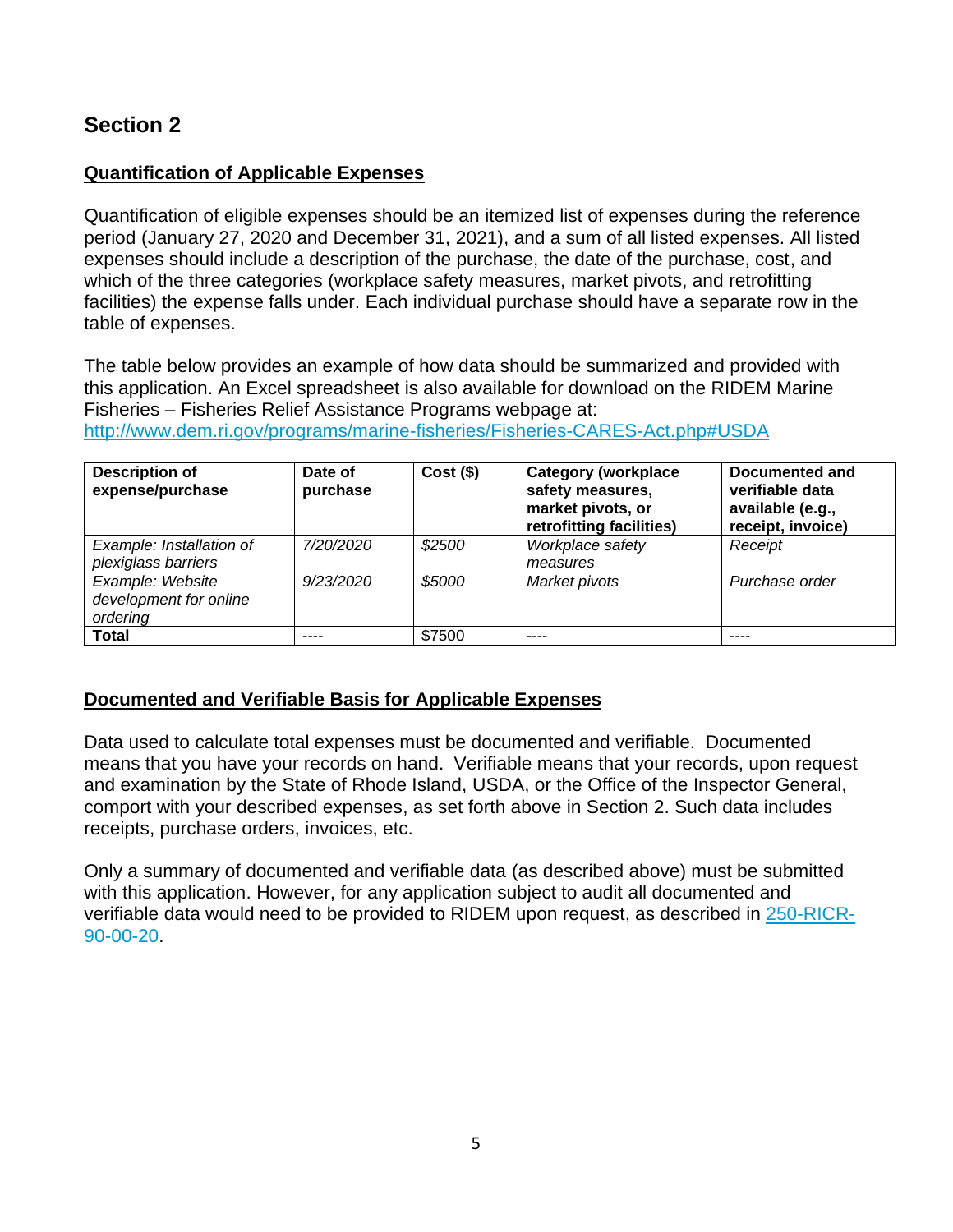### **Amount of Claim**

A. The claim amount should be equal to the sum of all applicable expenses documented, as set forth in Section 2.

Claim amount: \_\_\_\_\_\_\_\_\_\_\_\_\_\_\_\_\_\_

# **Section 4**

#### **Comments**

Please use the space below to provide any comments relative to your application.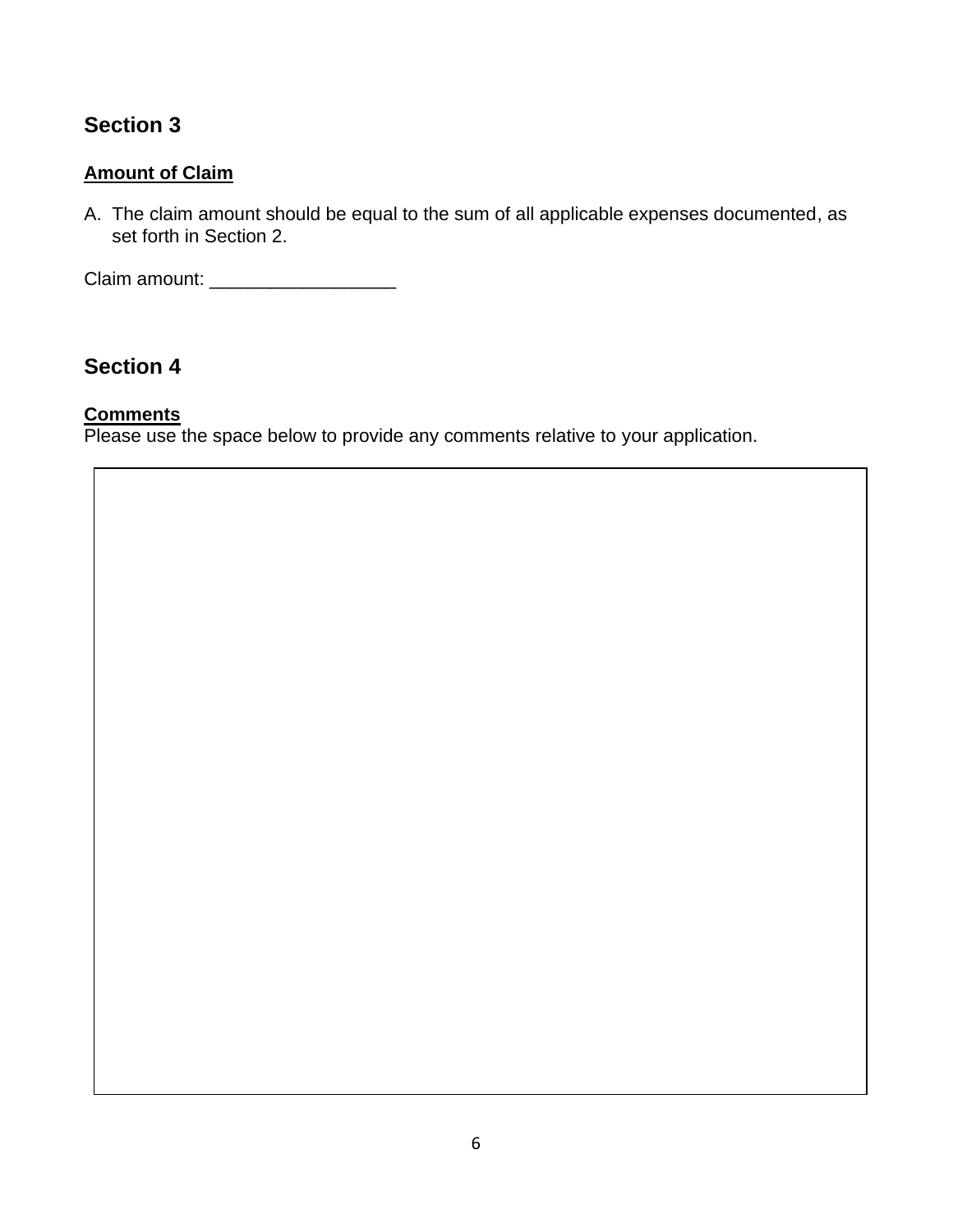### **Notification**

RIDEM will notify all applicants regarding the Department's decision regarding their application. That notification will be in the form of a Letter of Eligibility. Upon receipt of that letter, applicants will have a firm 15-day period during which they may appeal the Department's decision. Given the importance of timely notification, select one of the following three options for how you wish to be notified *(initial your preferred option*):

\_\_\_\_\_\_\_\_\_ Notify me via certified mail.

\_\_\_\_\_\_\_\_\_ Call me when my letter is ready. I will pick it up within three (3) days at RIDEM's Division of Coastal Resources, 301 Great Island Road, Narragansett, RI during regular business hours (M-F 8:30 am - 4:00 pm).

Call me when my letter is ready. I will pick it up within three (3) days at RIDEM's Division of Marine Fisheries, 3 Fort Wetherill Road, Jamestown, RI during regular business hours (M-F 8:30 am - 4:00 pm).

## **Section 6**

### **Confidentiality**

Information provided to RIDEM via this application process will be kept confidential, except for any information that may be subject to public disclosure, upon request, pursuant to the RI Public Records Act. Information or documentation pertaining to social security numbers, income and landings is not subject to such public disclosure.

Information pertaining to specific award amounts, along with information specific to the applicant and revenue-related information set forth in this application by the applicant, and only this specific information, will be made available to the Rhode Island Department of Revenue, Division of Taxation for the purpose of verifying compliance with state tax obligations.

Information pertaining to final award amounts, along with names, addresses, and social security numbers, and only this specific information, will be provided to the Atlantic States Marine Fisheries Commission for issuance of payments, which will be accompanied by 1099 forms.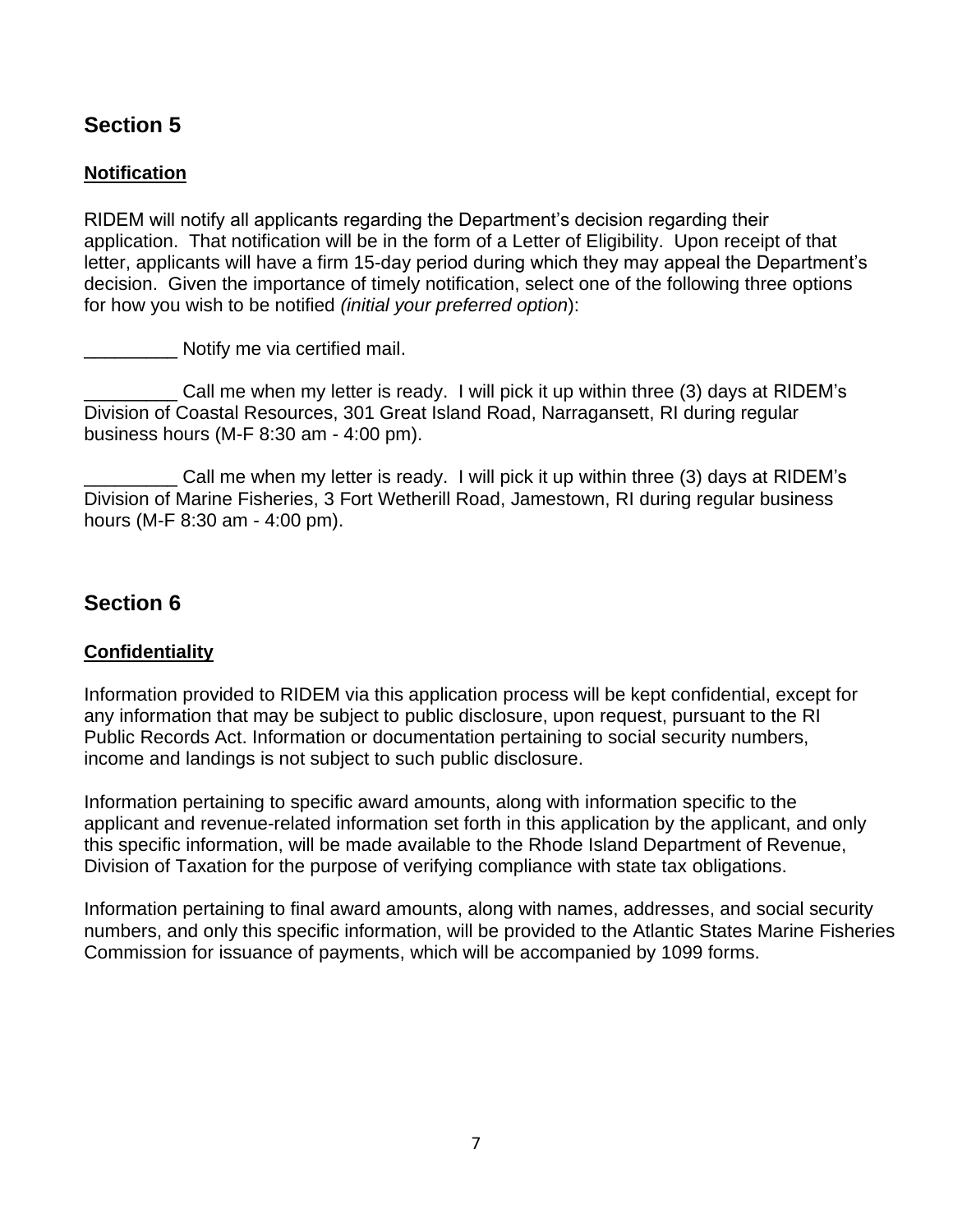#### **Certification and Consent**

By completing, initialing, and signing this affidavit and applying for assistance as allowable under the USDA Seafood Processors Pandemic Response and Safety Block Grant Program I:

- A. Certify and attest that the sole purpose of the assistance is to respond to COVID-19, including for workplace safety measures, market pivots, and retrofitting facilities.
- B. Certify and attest to having the documentation/records to support the expenses recorded on this form, that were used for the basis of eligibility. Further, I agree to maintain these records for a period of no less than three (3) years after the close of the primary grant award from the USDA and agree to make these records available upon request from the State of Rhode Island, USDA, or the Office of the Inspector General.
- C. Certify and attest that I am, and will remain, current and in good standing with respect to the payment of all tax obligations owed to the State of Rhode Island.
- D. Acknowledge and agree that if I am not now, or do not remain, current with my tax obligations to the State of Rhode Island, RIDEM may require the return of funds obtained pursuant to this application.
- E. Certify and attest, under the penalties of perjury, that information and representations set forth in and by this application are true, accurate, and complete.

Applicant Last Name (please print) First First First MI

Applicant Signature Date Date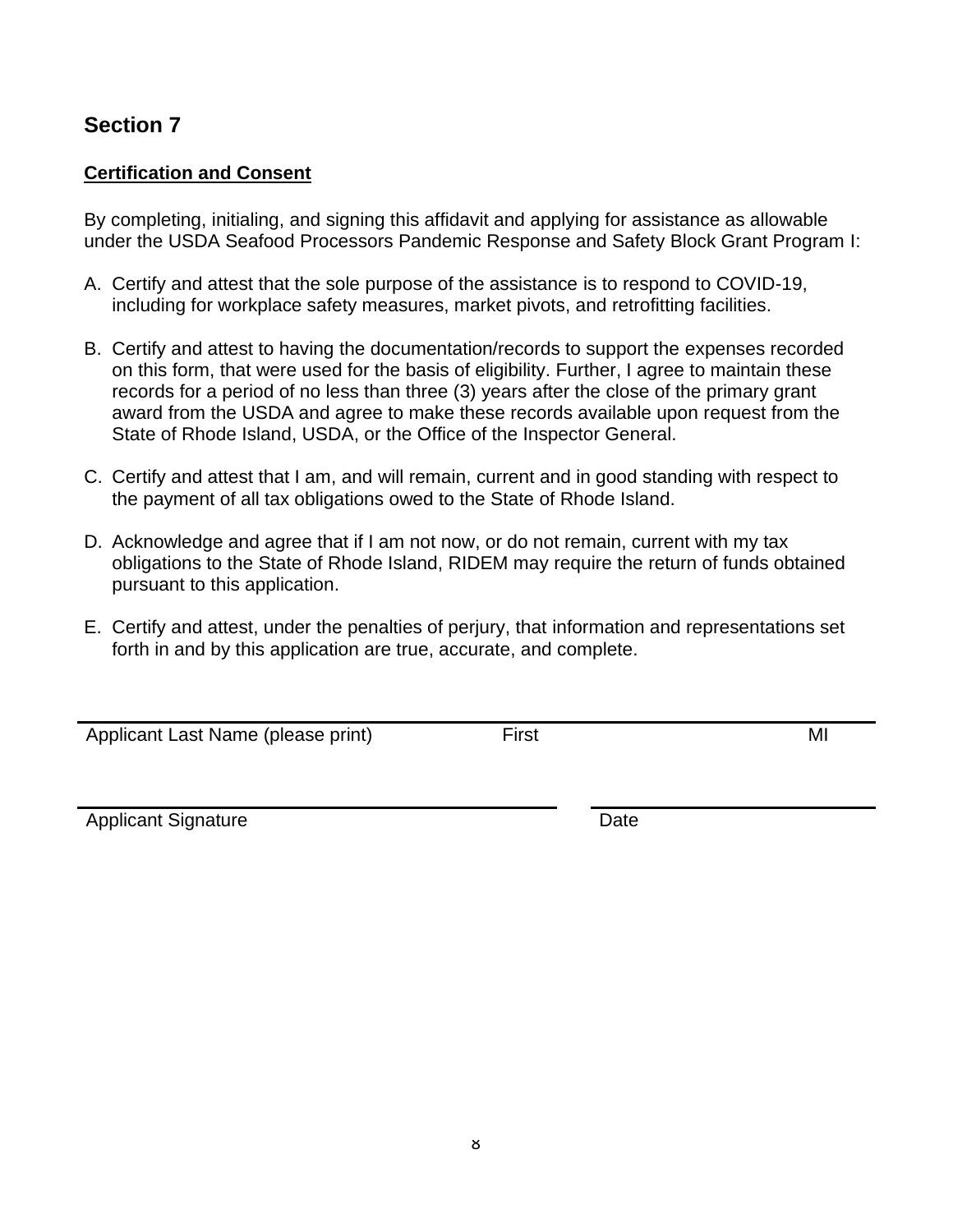### **STATE OF RHODE ISLAND**

**COUNTY OF \_\_\_\_\_\_\_\_\_\_\_\_\_\_\_\_\_\_\_\_\_\_\_\_\_\_**

In \_\_\_\_\_\_\_\_\_\_\_\_\_\_\_\_\_\_\_\_\_, on the \_\_\_\_\_ day of \_\_\_\_\_\_\_\_\_\_ 2022, before me personally appeared \_\_\_\_\_\_\_\_\_\_\_\_\_\_\_\_\_\_\_\_\_\_\_\_\_\_\_\_\_\_\_\_\_\_\_ to me known and known by me to be the party executing the foregoing Consent Agreement, and they acknowledged said instrument executed by them to be their free act and deed.

 $\overline{\phantom{a}}$  , and the contract of the contract of the contract of the contract of the contract of the contract of the contract of the contract of the contract of the contract of the contract of the contract of the contrac

Notary Public

My Commission expires: \_\_\_\_\_\_\_\_\_\_\_\_

\*\*\*\*\*\*\*\*\*\*\*\*\*\*\*\*\*\*\*\*\*\*\*\*\*For Internal Use Only\*\*\*\*\*\*\*\*\*\*\*\*\*\*\*\*\*\*\*\*\*\*\*\*\*\*

Date and Time Application Received by RIDEM staff:

Name of RIDEM staff receiving application:

\_\_\_\_\_\_\_\_\_\_\_\_\_\_\_\_\_\_\_\_\_\_\_\_\_\_\_\_\_\_\_\_\_\_\_\_\_

Signature of RIDEM staff receiving application:

\_\_\_\_\_\_\_\_\_\_\_\_\_\_\_\_\_\_\_\_\_\_\_\_\_\_\_\_\_\_\_\_\_\_\_\_\_

\_\_\_\_\_\_\_\_\_\_\_\_\_\_\_\_\_\_\_\_\_\_\_\_\_\_\_\_\_\_\_\_\_\_\_\_\_